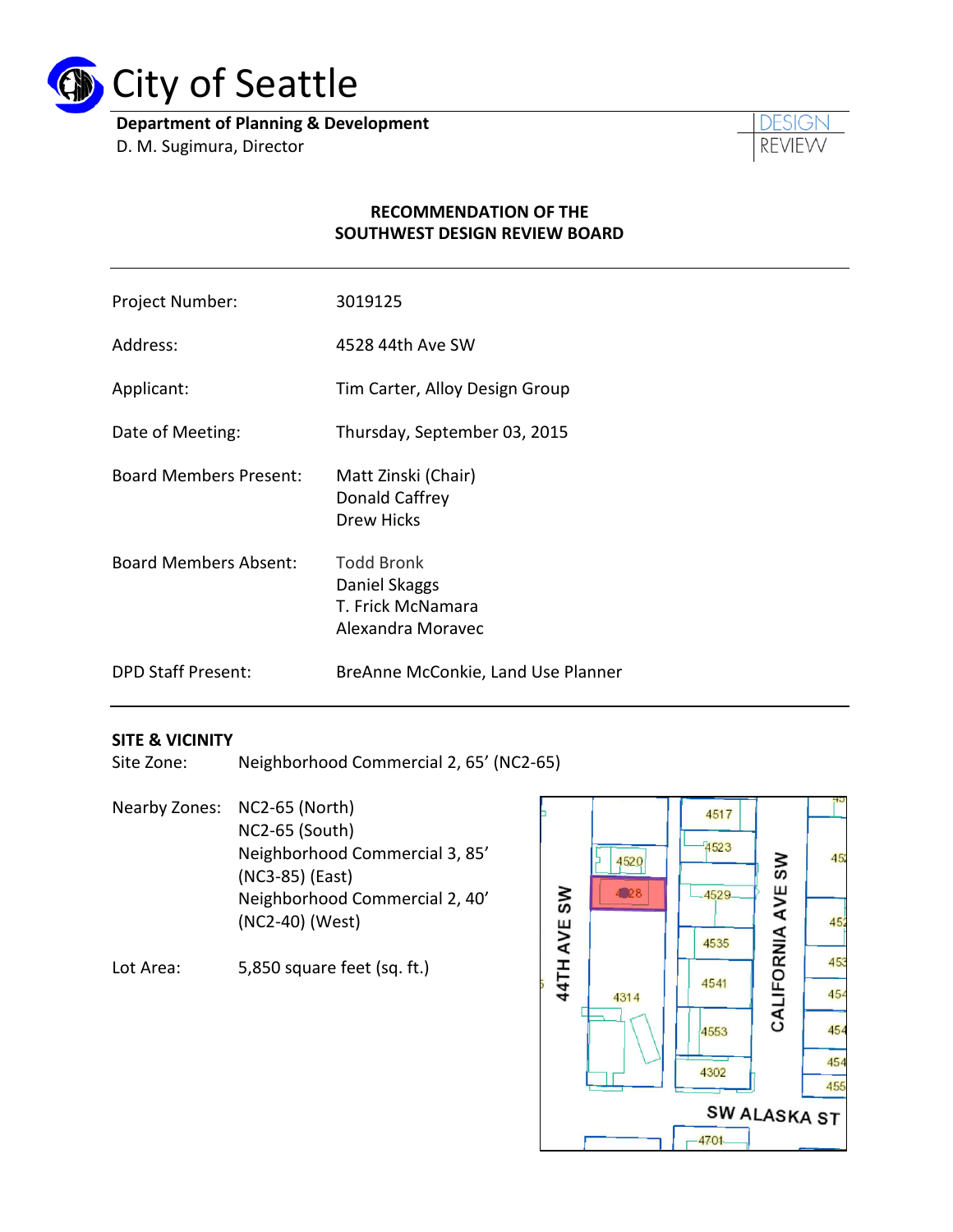**Current Development:** The project site currently contains a 2-story, 8-unit apartment building built in 1952.

**Surrounding Development and Neighborhood Character:** The site is located within the West Seattle Junction Hub Urban Village between SW Oregon St and SW Alaska St and 44<sup>th</sup> Ave SW and California Ave SW. The surrounding development includes historic and contemporary multifamily residential development with several surface parking lots located along 44<sup>th</sup> Ave SW.

The general neighborhood character can be described as transitional, with single family residential located approximately three blocks to the west, traditional and contemporary multifamily in the immediate vicinity, pedestrian-oriented commercial to the east, and several new and under construction multi-family residential buildings nearby.

The project site is located one block to the west of California Ave SW and less than a block north of SW Alaska St. California Ave SW is recognized as the area's more established pedestrianoriented commercial core. The corridor along SW Alaska St (to the southeast) is envisioned to become an extension of the California Ave SW business district and has seen an increase in new pedestrian-oriented, mixed-use development in recent years.

**Access:** Pedestrian and bicycle access to the site is from 44th Ave SW and an improved, alley is located to the east. The proposed primary pedestrian entrance is from 44th Ave SW with the primary bicycle entrance located along the alley. Service access is proposed from the adjacent alley.

**Environmentally Critical Areas:** There are no Environmentally Critical Areas mapped on the site.

## **PROJECT DESCRIPTION**

The applicant is proposing to build a 6-story apartment building with approximately 60 small efficiency dwelling units and no vehicle parking. The existing structure is to be demolished.

## **EARLY DESIGN GUIDANCE MEETING: March 19, 2015**

The packet includes materials presented at the meeting, and is available online by entering the project number at the following website:

[http://www.seattle.gov/dpd/aboutus/news/events/DesignReview/SearchPastReviews/default.asp](http://www.seattle.gov/dpd/aboutus/news/events/DesignReview/SearchPastReviews/default.aspx) [x](http://www.seattle.gov/dpd/aboutus/news/events/DesignReview/SearchPastReviews/default.aspx)

The packet is also available to view in the file, by contacting the Public Resource Center at DPD:

**Mailing Public Resource Center Address:** 700 Fifth Ave., Suite 2000 P.O. Box 34019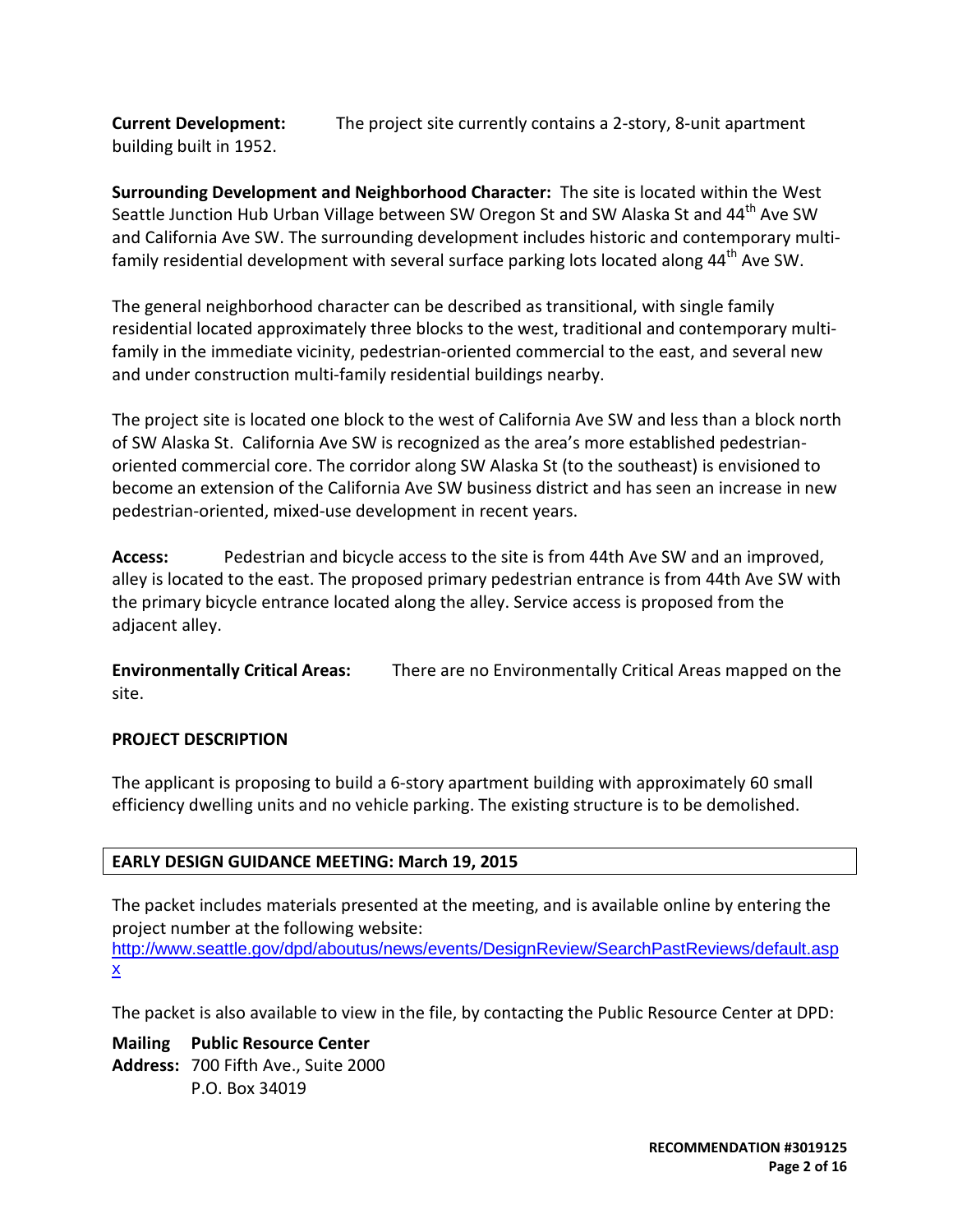Seattle, WA 98124-4019

**Email:** [PRC@seattle.gov](mailto:PRC@seattle.gov)

#### **DESIGN DEVELOPMENT**

At the Early Design Guidance meeting, the applicant provided three schemes for the public and Board's consideration. All three options presented a similar programming model with six stories of small efficiency residential units, a lobby located along the 44th Ave SW frontage, and bicycle storage and solid waste services located along the alley. Amenity space was proposed on the roof. Additionally, the options included preservation of the two mature street trees located adjacent to the western property line. All three options presented were code compliant.

Option One proposed shifting the building to the north lot line, abutting the existing multifamily structure to the north. At levels two through six, the building stepped back along the northern façade. The proposal included minor setbacks for all levels along the south, east, and west facades. This Option proposed a double loaded corridor layout with staggered vertical circulation including stair towers on the north and south sides of the structure. The proposed circulation provided some break in massing along both facades. Option One maximized the allowable floor-to-area ratio (FAR) and included 63 dwelling units, the most of the three options presented.

Option Two proposed shifting the building footprint towards the center of the parcel, with minor setbacks for a majority of the building. At the southeast ground floor area, this option proposed a zero lot line to the neighboring parcel. Option Two consolidated the vertical circulation to the north and oriented a majority of the units towards the south, with a smaller number of units oriented to the east and west. This option proposed 58 dwelling units total. The massing for Option Two included minimal modulation, especially along the southern façade. A pedestrian pass-through was located along the north property line, connecting 44<sup>th</sup> Ave SW to the alley.

Option Three was the applicant's preferred option at the time of the First Early Design Guidance Meeting. This Option sited the building in the center of the parcel with minor setbacks along all frontages. Internal vertical circulation was located along the northern portion of the building, with units oriented to the south, east, and west. The layout presented maximized daylighting for the proposed units and views to the south, east, and west, while providing privacy to the adjacent existing multifamily building to the north. This Option included a more generous setback along the 44<sup>th</sup> Ave SW frontage, similar to the setbacks of existing buildings along the block face. The applicant's preferred option also included a shift in the street-facing plane, creating articulation along 44<sup>th</sup> Ave and introducing more architectural interest to the massing. The southern façade included two minor vertical breaks in massing on levels two through six. This option included a more generous landscaping and larger outdoor amenity space along the street frontage. Option Three also included the largest bicycle storage space.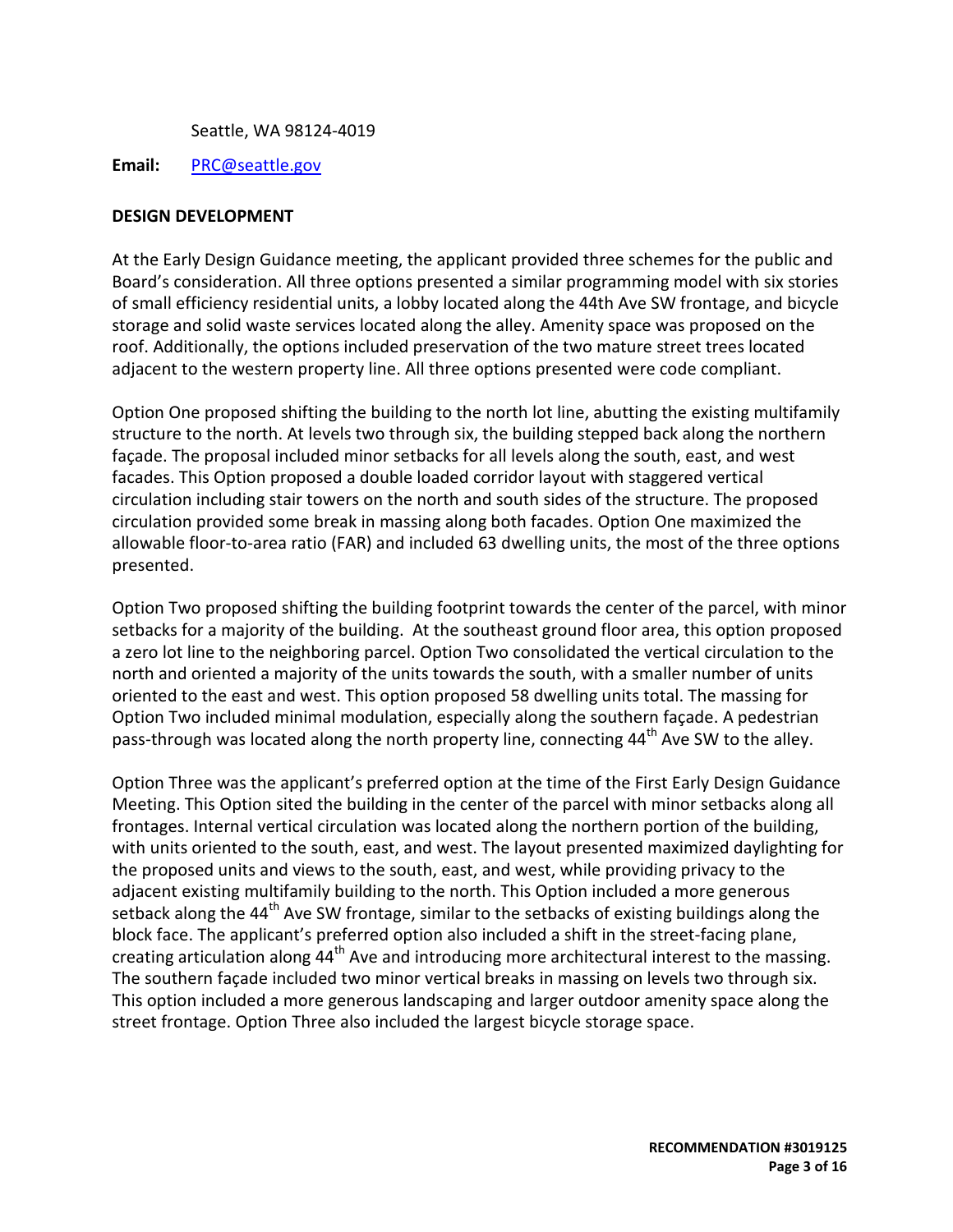## **PUBLIC COMMENT**

At the EDG meeting, two members of the public provided comments and raised the following issues:

## *Massing & Siting*

• Supported the beveled street-facing façade of the preferred option but expressed concern with the heaviness of the roofline.

Stated that the  $44<sup>th</sup>$  Ave SW street façade was the most important and should be the focus.

• Expressed concern for the focus on existing on- and off-site landscaping because it may not be there in the future; building massing should be successful on its own with or without the existing trees.

• Stated that there could be additional opportunities for massing and modulation if the applicant wasn't maximizing the FAR.

• Felt that the preferred option would block too much light to the neighboring property to the north; building footprint could be shifted south or stepped back at upper levels to provide more natural light.

• Encouraged more breaks in massing throughout the building,

## *Arrangement of Uses*

Recognized that most people would likely focus on the lack of parking and small unit size.

• Expressed support for the focus on bikes and generous bicycle amenity space; encouraged the applicant to consider locating the bicycle amenity space along the 44<sup>th</sup> Ave SW street frontage.

• Questioned the need for the amount and location of the bicycle storage and amenity space; stated the basement maybe a better location.

• Cautioned that southern facing units in all options and especially in the applicant's preferred option, would be very dark and lose access to daylight when the adjacent surface parking to the south is redeveloped.

Expressed support for the street level arrangement of uses in the preferred option.

## **RECOMMENDATION MEETING: September 3, 2015**

The packet includes materials presented at the meeting, and is available online by entering the project number at the following website:

[http://www.seattle.gov/dpd/aboutus/news/events/DesignReview/SearchPastReviews/default.asp](http://www.seattle.gov/dpd/aboutus/news/events/DesignReview/SearchPastReviews/default.aspx) [x](http://www.seattle.gov/dpd/aboutus/news/events/DesignReview/SearchPastReviews/default.aspx)

The packet is also available to view in the file, by contacting the Public Resource Center at DPD:

**Mailing Public Resource Center Address:** 700 Fifth Ave., Suite 2000 P.O. Box 34019 Seattle, WA 98124-4019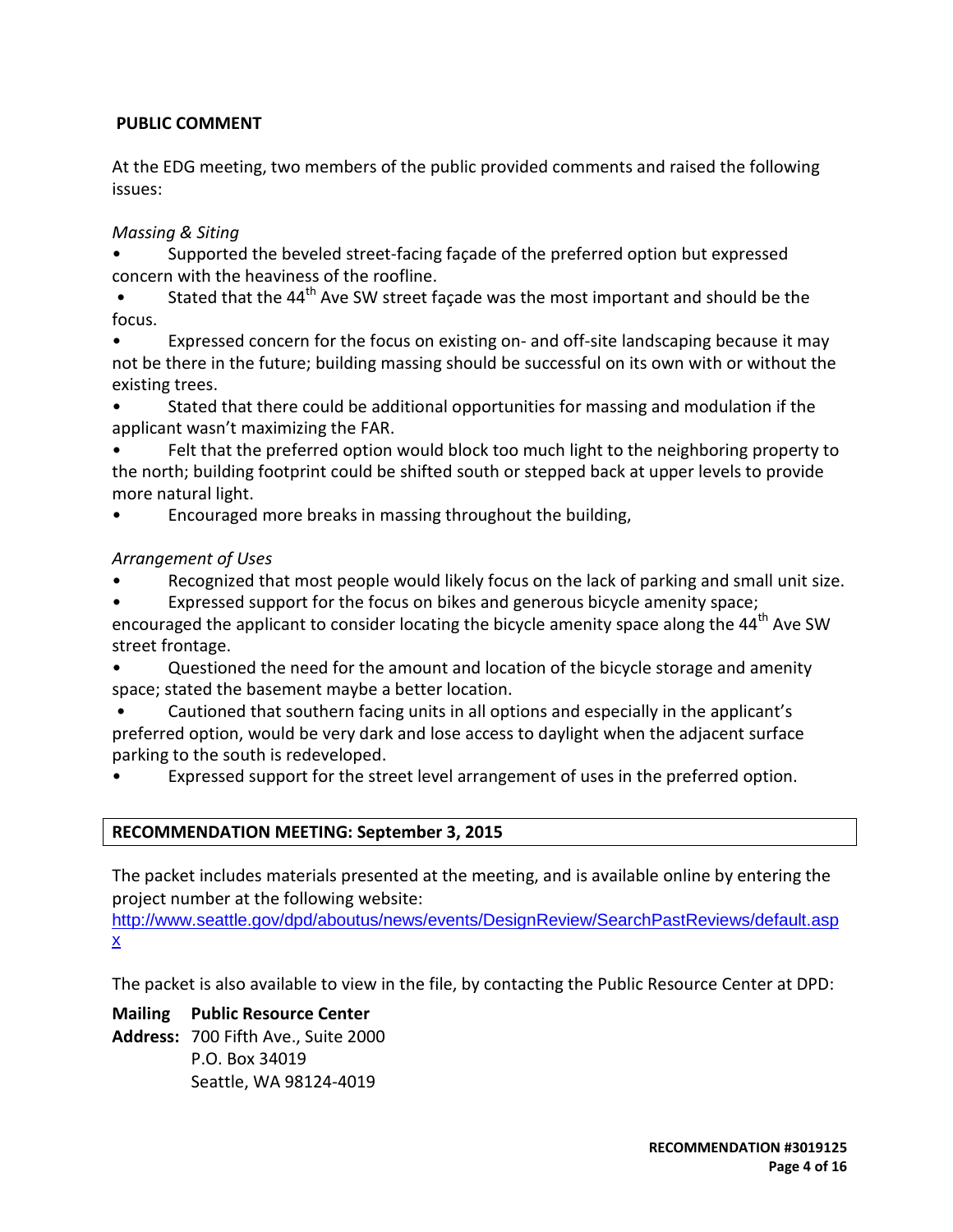#### **Email:** [PRC@seattle.gov](mailto:PRC@seattle.gov)

#### **PUBLIC COMMENT**

At the Recommendation meeting, several members were present. Members of the public provided the following comments:

- Supported small units and density in the neighborhood.
- Would like to see more color incorporated into the project. Stated that like much of the new development in the area, the proposal did not include enough color and was primarily beige and gray.

#### **PRIORITIES & BOARD RECOMMENDATIONS**

After visiting the site, considering the analysis of the site and context provided by the proponents, and hearing public comment, the Design Review Board members provided the following siting and design guidance.

#### **EARLY DESIGN GUIDANCE MEETING: March 19, 2015**

- **1. Form & Siting:**
	- a. **Massing & Façade Articulation:** The Board expressed general support for the simplistic elegant proportions and vertical form of the applicant's preferred option. The Board specifically noted support for the vertical plane shift in the street-facing façade. The Board directed the applicant to include more shaping, similar to the angular western façade, on all sides of the building and noted that the southern façade and upper portions of the eastern facade would both be very visible from the public right-of-way.

The Board directed the applicant to include additional breaks in the massing, specifically along the southern façade and suggested recessed vertical light shafts as a possible option to achieve this. The Board also encouraged the applicant to explore other options to provide horizontal relief and break up the massing at the upper levels and along the southern façade which could be achieved by setting back the center portion of the building. **(CS2-III-iii&iv; CS3-I-I; & DC2-A,B, C)**

- b. **Siting:** The Board showed general support for the building footprint and layout, but directed the applicant to shift the building to the north, relocating the proposed through-block pedestrian connection to the south (as discussed in more detail below). **(PL1-B; PL2-B; & PL3-B)**
- **2. Arrangement of Uses & Ground Floor Presence:**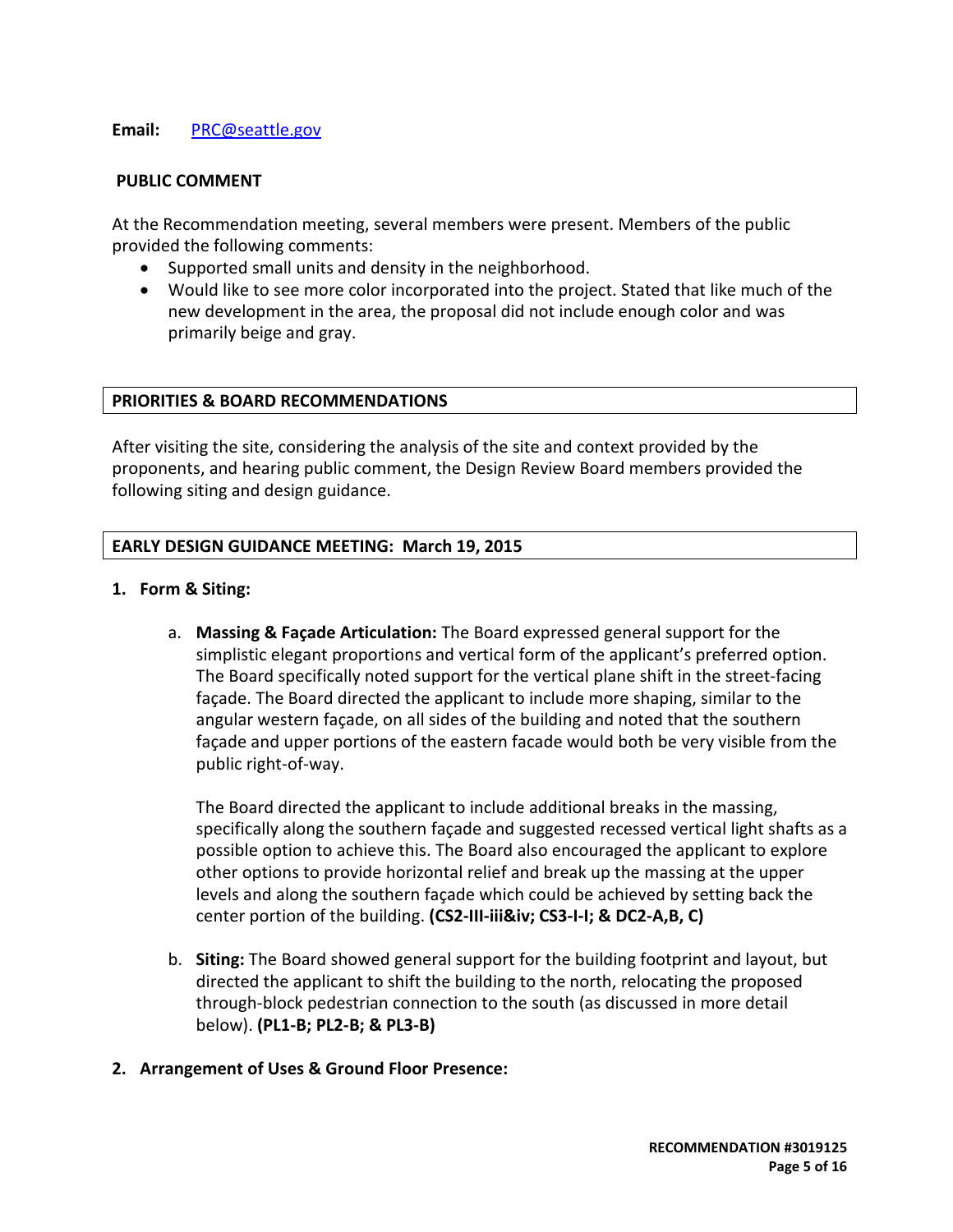- a. **Ground Floor Uses:** The Board supported the general arrangement of uses and locations of the ground floor amenity spaces in the preferred option, including the lobby and amenity location along  $44<sup>th</sup>$  Ave SW and the adjacent open space resulting from the building setback at that location. **(CS2-B-2; CS1-D-1; DC1-A; & DC3-A-1)**
- b. **Bicycle Storage:** The Board supported the oversized bike storage space and agreed that it had potential to activate the alley portion of the building. While the Board supported the general location of the bike amenity space along the alley, they directed the applicant to shift the bike room to the southeast corner to maximize daylight to the space, similar to what was shown in the precedent imagery included the in applicant's EDG booklet. **(CS1-B-2; PL4-B; & DC1-A)**
- c. **Circulation:** The Board expressed general support for the location of the vertical circulation along the northern portion of the building because it minimized potential privacy conflicts with the existing adjacent multifamily building to the north while maximizing the daylighting and views of the proposed units. The Board also discussed opportunities to use the circulation to break up the massing at the upper levels, as was presented in Option One. **(CS1-B-2; CS2-D-5; & DC2-A-1)**

## **3. Midblock Connection, Pedestrian Details, & Entries:**

a. **Pedestrian Walkway:** The Board expressed safety concerns with the siting of the pedestrian walkway due to the lack of transparency and adjacent uses on the ground floor. The Board directed the applicant to relocate the pedestrian walkway to the south in order to better activate the walkway with adjacent ground floor uses including amenity space, bicycle facilities, and ground floor units. The Board noted that if the adjacent ground floor units were set back, there may be an opportunity for direct exterior access to those units and useable outdoor space adjacent to the walkway.

The Board also noted that by relocating the pedestrian walkway to the south, there may be a future opportunity for the adjacent property to enhance this connection when the site is redeveloped. **(PL1-B-1; PL2-B; & PL3-B-2)**

b. **Entries:** The Board noted that both the 44<sup>th</sup> Ave SW and alley entries would be important. The Board recognized that pedestrian oriented details, including lighting, signage, and weather protection, would be important for both safety and the design of the building. Lighting, signage, and weather protection should be well thought out and integrated into the overall elegant and simple architectural concept of the building. Specifically, these elements should be incorporated into the façade design in way that reinforces the entries while maintaining the human scale. **(PL2-C; PL2-I-I; PL3-A-all); & DC4-I-i)**

#### **4. Materials & Architectural Details:**

a. **Materials.** The Board discussed the importance of high quality materials because of the building's visibility and it's simple, elegant form. The Board directed the applicant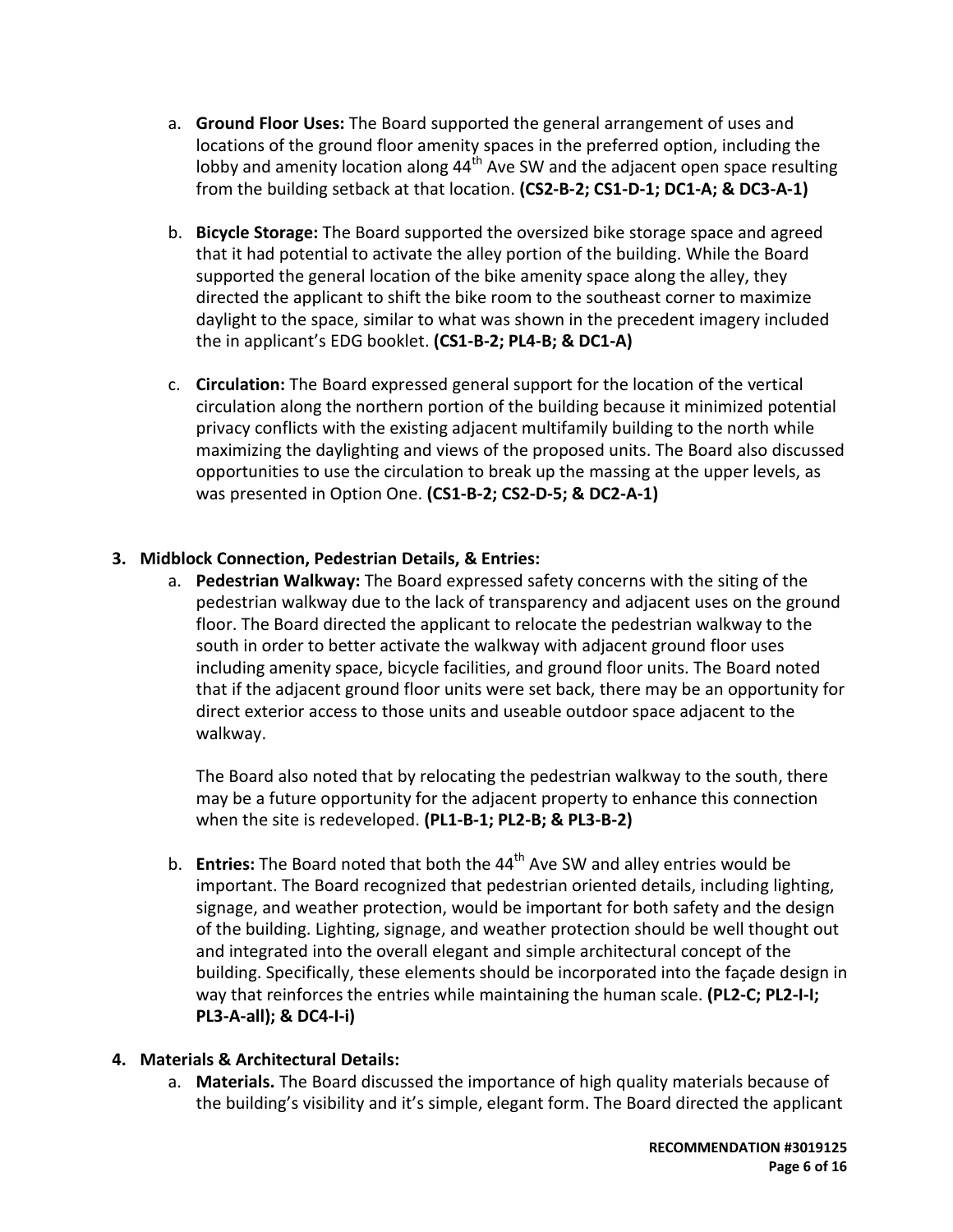to use high quality materials, looking to the Junction for material cues and examples of durable, long lasting, high quality materials. The Board specifically cautioned against the use of while vinyl windows or cementitious panel as a primary material. **(CS2-III-iii & iv; CS3-I-iⅈ DC2-all; & DC4-A)**

b. **Architectural Concept & Details.** The Board noted that detailing, through materials or other means, would be needed to avoid a blank façade and break up the visual mass of the building. The Board also discussed the need for secondary architectural details including pedestrian lighting, signage, awnings, and weather protection to be integrated into the overall architectural concept for the building. Specifically, the Board discussed the need for awnings at both the primary  $44<sup>th</sup>$  Ave SW entry and the alley entry. **(DC2-I; PL2-I-I; & DC4-all)**

## **RECOMMENDAITON MEETING: September 3, 2015**

#### **1. Massing & Fenestration**

- **a.** The Board discussed the massing and omission of a "cap" since the last iteration presented at EDG. In general, the Board supported the massing as presented at Recommendation stating that the omission of the "cap" at the roofline provided a more interesting and visible building expression by highlighting the plane shift on the east and west facades and creating more contrast from a traditional, linear building plane parallel to the right of way. **(CS2-A-2, CS3-A-2, DC2-B-1)**
- **b.** The Board supported larger windows and maximizing light to the units. The windows should be enlarged to the maximum size feasible and allowable by Building Code and should be the same size or larger than what was presented at the Recommendation meeting. **(CS1-B-2)**

## **2. Materials & Secondary Architectural Features**

**a.** The Board expressed general support for the proposed materials. Specifically, the Board noted support for the lap siding wrapping from the north façade up to the rooftop amenity space because it created a pedestrian scale and texture where people would have close interaction with the cladding material.

The Board noted that the metal paneling proposed for the east and west facades has a tendency to oil-can and warp and recommended an additional break be added to shorten the vertical span to prevent this from happening in the future. **(DC2-B-1, DC2-D-1, DC2-D-2, DC4-A-1)**

- **b.** The Board directed the applicant to explore ways to better tie the north and south facades together and consider further simplifying the number of materials. **(DC4-A-1, DC2-I-ii, DC2-B-1)**
- **c.** The Board supported the neutral color scheme presented and noted that the proposed use of Cedar and lush landscape provided an accent to the presented color scheme and should be included. The Board also stated that the gray metal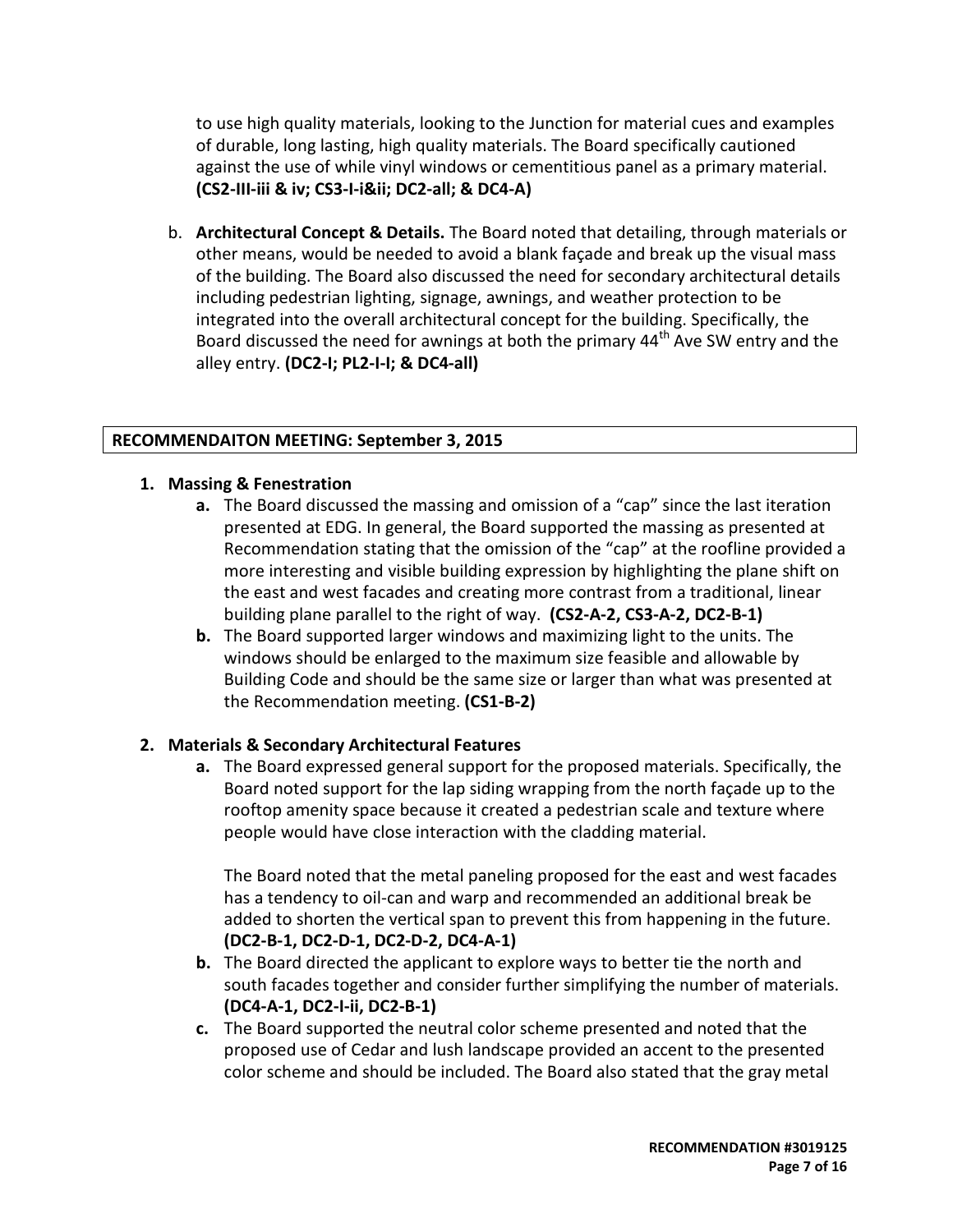at the east and west facades resulted in a desirable contrast and created bookends to the building. **(DC2-B-1, DC2-C-1, DC2-D-1, DC3-A-1, DC4-D-1&2)**

**d.** The Board supported the exposed concrete at grade and stated that it should be architectural grade and finished in a way that provides human texture and scale. This could be achieved through the use of different form liners, scoring, or other methods. The Board also advised an anti-graffiti coating be applied to the exposed. **(DC2-D-1, DC2-D-2, DC4-A-1)**

## **3. Landscaping & Pedestrian Amenities**

**a.** The Board stated unanimous support for the pedestrian amenities and details of the mid-block pedestrian connection and front and rear amenity spaces adjacent to the entries including the modern, simple aesthetic of the benches, signage, lighting, and landscape/hardscape. The detailing and modern finish should remain as presented at the Recommendation meeting and in the Recommendation packet. **(DC4-I-I, DC4-D-all, PL3-A-4, PL2-B-2)** 

## **DESIGN REVIEW GUIDELINES**

The priority Citywide and Neighborhood guidelines identified by the Board as Priority Guidelines are summarized below, while all guidelines remain applicable. For the full text please visit the [Design Review website.](https://www.seattle.gov/dpd/aboutus/whoweare/designreview/designguidelines/default.htm)

## **CONTEXT & SITE**

## **CS1 Natural Systems and Site Features: Use natural systems/features of the site and its surroundings as a starting point for project design.**

## **CS1-B Sunlight and Natural Ventilation**

**CS1-B-1. Sun and Wind:** Take advantage of solar exposure and natural ventilation. Use local wind patterns and solar gain to reduce the need for mechanical ventilation and heating where possible.

**CS1-B-2. Daylight and Shading:** Maximize daylight for interior and exterior spaces and minimize shading on adjacent sites through the placement and/or design of structures on site.

**CS1-B-3. Managing Solar Gain:** Manage direct sunlight falling on south and west facing facades through shading devices and existing or newly planted trees.

## **CS1-D Plants and Habitat**

**CS1-D-1. On-Site Features:** Incorporate on-site natural habitats and landscape elements into project design and connect those features to existing networks of open spaces and natural habitats wherever possible. Consider relocating significant trees and vegetation if retention is not feasible.

**CS2 Urban Pattern and Form: Strengthen the most desirable forms, characteristics, and patterns of the streets, block faces, and open spaces in the surrounding area.**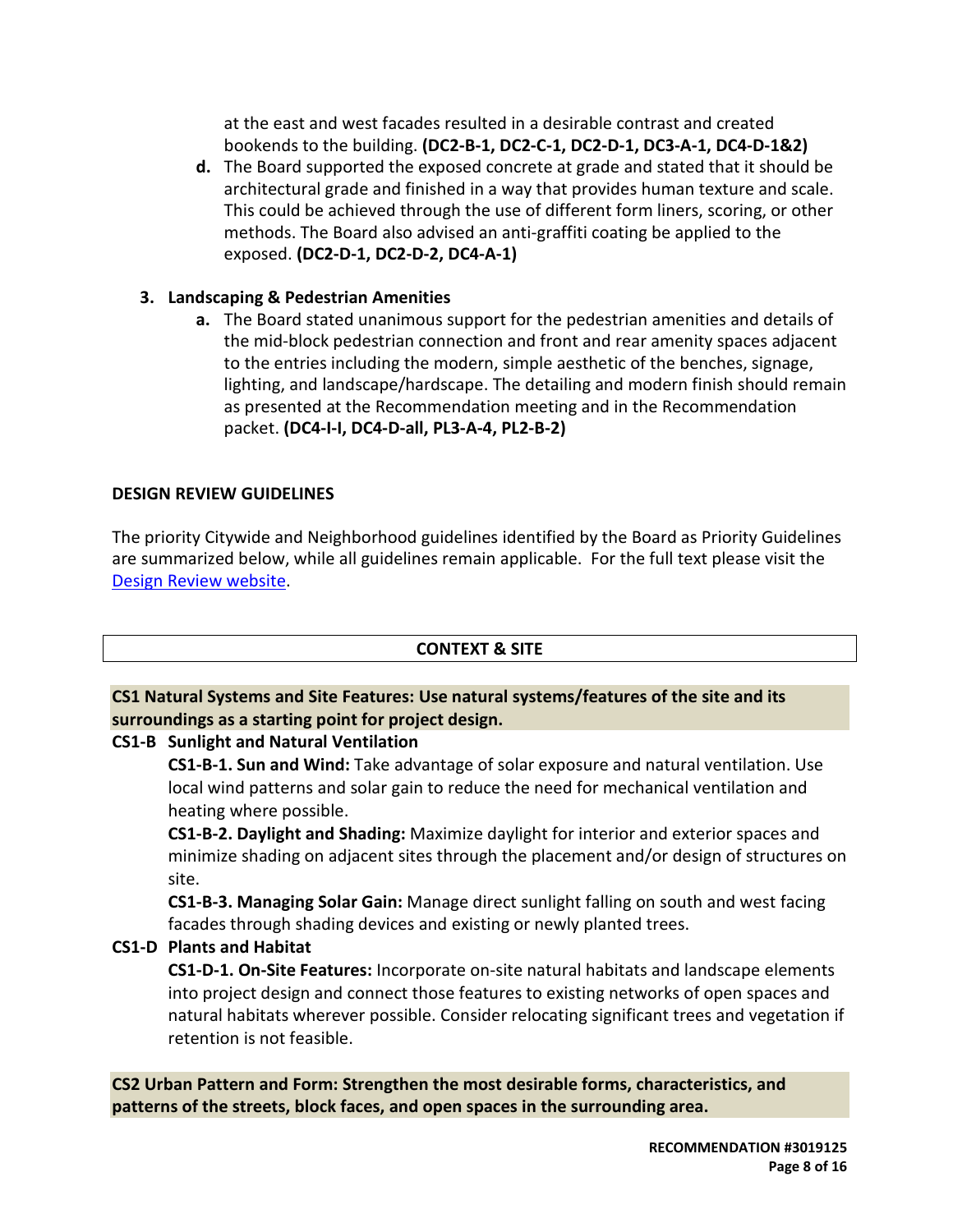#### **CS2-A Location in the City and Neighborhood**

**CS2-A-1. Sense of Place:** Emphasize attributes that give a distinctive sense of place. Design the building and open spaces to enhance areas where a strong identity already exists, and create a sense of place where the physical context is less established. **CS2-A-2. Architectural Presence:** Evaluate the degree of visibility or architectural presence that is appropriate or desired given the context, and design accordingly.

#### **CS2-B Adjacent Sites, Streets, and Open Spaces**

**CS2-B-1. Site Characteristics:** Allow characteristics of sites to inform the design, especially where the street grid and topography create unusually shaped lots that can add distinction to the building massing.

**CS2-B-2. Connection to the Street:** Identify opportunities for the project to make a strong connection to the street and public realm.

**CS2-B-3. Character of Open Space:** Contribute to the character and proportion of surrounding open spaces.

#### **CS2-C Relationship to the Block**

**CS2-C-2. Mid-Block Sites:** Look to the uses and scales of adjacent buildings for clues about how to design a mid-block building. Continue a strong street-edge and respond to datum lines of adjacent buildings at the first three floors.

#### **CS2-D Height, Bulk, and Scale**

**CS2-D-1. Existing Development and Zoning:** Review the height, bulk, and scale of neighboring buildings as well as the scale of development anticipated by zoning for the area to determine an appropriate complement and/or transition.

**CS2-D-2. Existing Site Features:** Use changes in topography, site shape, and vegetation or structures to help make a successful fit with adjacent properties.

**CS2-D-5. Respect for Adjacent Sites:** Respect adjacent properties with design and site planning to minimize disrupting the privacy of residents in adjacent buildings.

#### *West Seattle Supplemental Guidance:*

#### **CS2-I Streetscape Compatibility**

**CS2-I-i. Street Wall Scale:** Reduce the scale of the street wall with well-organized commercial and residential bays and entries, and reinforce this with placement of street trees, drop lighting on buildings, benches and planters.

**CS2-I-ii. Punctuate Street Wall:** Provide recessed entries and ground-related, small open spaces as appropriate breaks in the street wall.

#### **CS2-III Height, Bulk and Scale**

**CS2-III-i. Zoning Context:** Applicant must analyze the site in relationship to its surroundings. This should include:

a. Distance from less intensive zone; and

b. Separation between lots in different zones (property line only, alley, grade changes).

#### **CS2-III-ii. New Development in NC zones 65' or Higher:**

a. Patterns of urban form in existing built environment, such as setbacks and massing compositions.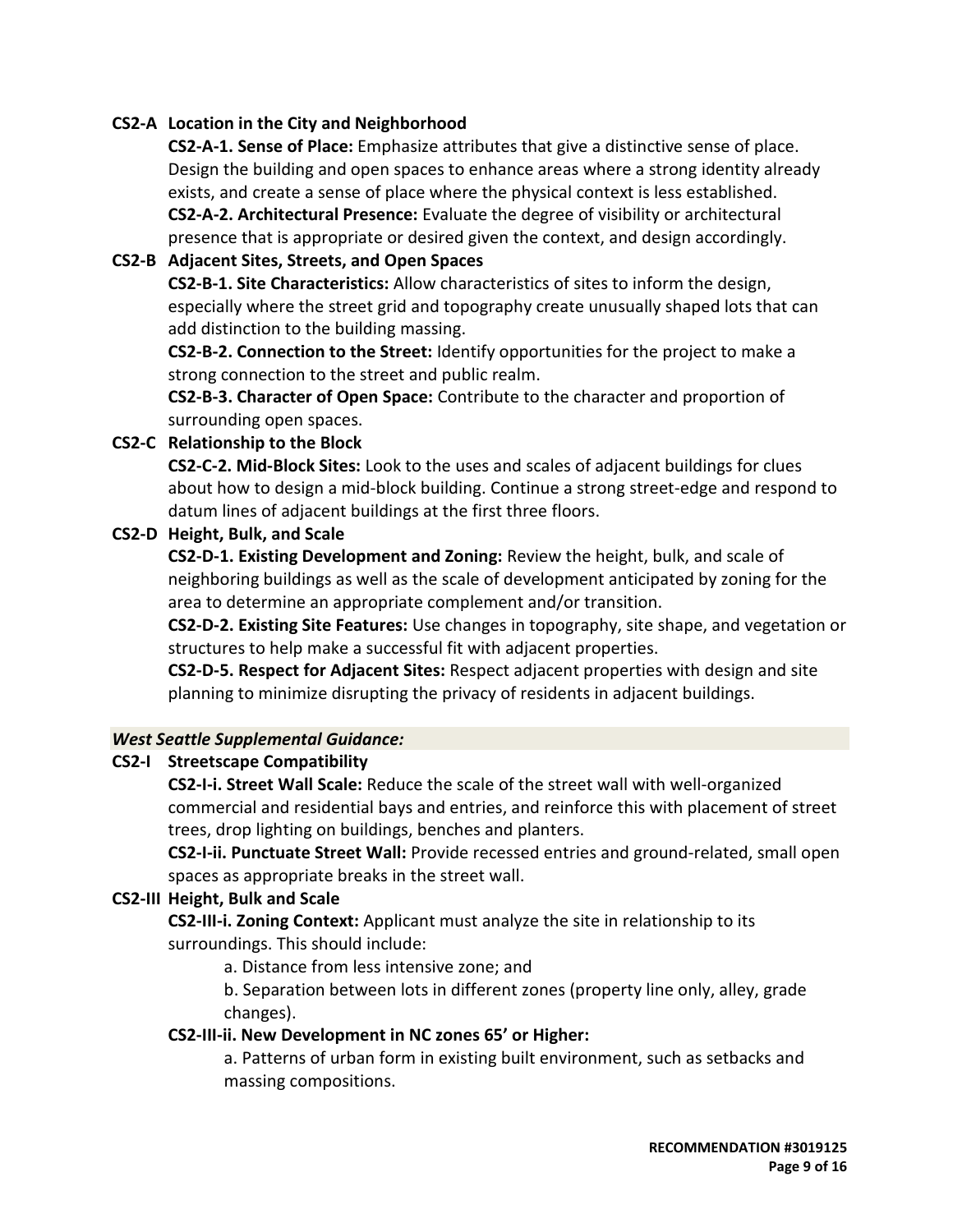b. Size of Code-allowable building envelope in relation to underlying platting pattern.

**CS2-III-iii. Facade Articulation:** New buildings should use architectural methods including modulation, color, texture, entries, materials and detailing to break up the façade particularly important for long buildings—into sections and character consistent with traditional, multi-bay commercial buildings prevalent in the neighborhood's commercial core (see map 1, page 1).

**CS2-III-iv. Break Up Visual Mass:** The arrangement of architectural elements, materials and colors should aid in mitigating height, bulk and scale impacts of Neighborhood Commercial development, particularly at the upper levels. For development greater than 65 feet in height, a strong horizontal treatment (e.g. cornice line) should occur at 65 ft. Consider a change of materials, as well as a progressively lighter color application to reduce the appearance of upper levels from the street and adjacent properties. The use of architectural style, details (e.g. rooflines, cornice lines, fenestration patterns), and materials found in less intensive surrounding buildings should be considered.

## **CS3 Architectural Context and Character: Contribute to the architectural character of the neighborhood.**

## **CS3-A Emphasizing Positive Neighborhood Attributes**

**CS3-A-1. Fitting Old and New Together:** Create compatibility between new projects, and existing architectural context, including historic and modern designs, through building articulation, scale and proportion, roof forms, detailing, fenestration, and/or the use of complementary materials.

**CS3-A-2. Contemporary Design:** Explore how contemporary designs can contribute to the development of attractive new forms and architectural styles; as expressed through use of new materials or other means.

**CS3-A-4. Evolving Neighborhoods:** In neighborhoods where architectural character is evolving or otherwise in transition, explore ways for new development to establish a positive and desirable context for others to build upon in the future.

#### *West Seattle Supplemental Guidance:*

#### **CS3-I Architectural Context**

**CS3-I-i. Facade Articulation:** To make new, larger development compatible with the surrounding architectural context, facade articulation and architectural embellishment are important considerations in mixed-use and multifamily residential buildings. When larger buildings replace several small buildings, facade articulation should reflect the original platting pattern and reinforce the architectural rhythm established in the commercial core (see map 1, page 1).

**CS3-I-ii. Architectural Cues:** New mixed-use development should respond to several architectural features common in the Junction's best storefront buildings to preserve and enhance pedestrian orientation and maintain an acceptable level of consistency with the existing architecture. To create cohesiveness in the Junction, identifiable and exemplary architectural patterns should be reinforced. New elements can be introduced - provided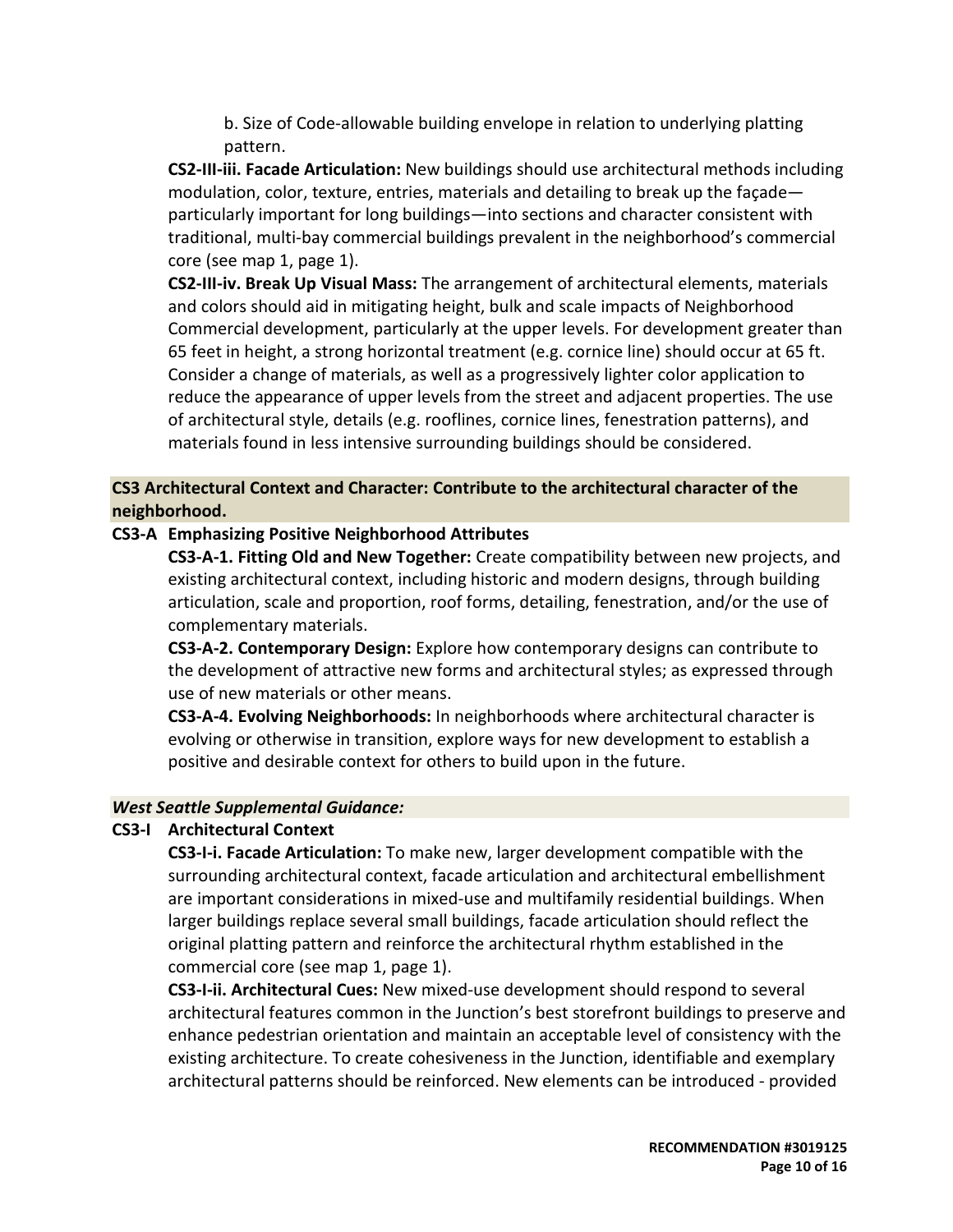they are accompanied by strong design linkages. Preferred elements can be found in the examples of commercial and mixed-use buildings in the Junction included on this page.

#### **PUBLIC LIFE**

#### **PL1 Connectivity: Complement and contribute to the network of open spaces around the site and the connections among them.**

#### **PL1-A Network of Open Spaces**

**PL1-A-2. Adding to Public Life:** Seek opportunities to foster human interaction through an increase in the size and quality of project-related open space available for public life.

#### **PL1-B Walkways and Connections**

**PL1-B-1. Pedestrian Infrastructure:** Connect on-site pedestrian walkways with existing public and private pedestrian infrastructure, thereby supporting pedestrian connections within and outside the project.

**PL1-B-3. Pedestrian Amenities:** Opportunities for creating lively, pedestrian oriented open spaces to enliven the area and attract interest and interaction with the site and building should be considered.

## **PL1-C Outdoor Uses and Activities**

**PL1-C-1. Selecting Activity Areas:** Concentrate activity areas in places with sunny exposure, views across spaces, and in direct line with pedestrian routes.

## **PL2 Walkability: Create a safe and comfortable walking environment that is easy to navigate and well-connected to existing pedestrian walkways and features.**

## **PL2-B Safety and Security**

**PL2-B-1. Eyes on the Street:** Create a safe environment by providing lines of sight and encouraging natural surveillance.

**PL2-B-2. Lighting for Safety:** Provide lighting at sufficient lumen intensities and scales, including pathway illumination, pedestrian and entry lighting, and/or security lights. **PL2-B-3. Street-Level Transparency:** Ensure transparency of street-level uses (for uses such as nonresidential uses or residential lobbies), where appropriate, by keeping views open into spaces behind walls or plantings, at corners, or along narrow passageways.

## **PL2-C Weather Protection**

**PL2-C-2. Design Integration:** Integrate weather protection, gutters and downspouts into the design of the structure as a whole, and ensure that it also relates well to neighboring buildings in design, coverage, or other features.

**PL2-C-3. People-Friendly Spaces:** Create an artful and people-friendly space beneath building.

#### *West Seattle Supplemental Guidance:*

## **PL2-I Human Scale**

**PL2-I-i. Overhead Weather Protection:** Overhead weather protection should be functional and appropriately scaled, as defined by the height and depth of the weather protection. It should be viewed as an architectural amenity, and therefore contribute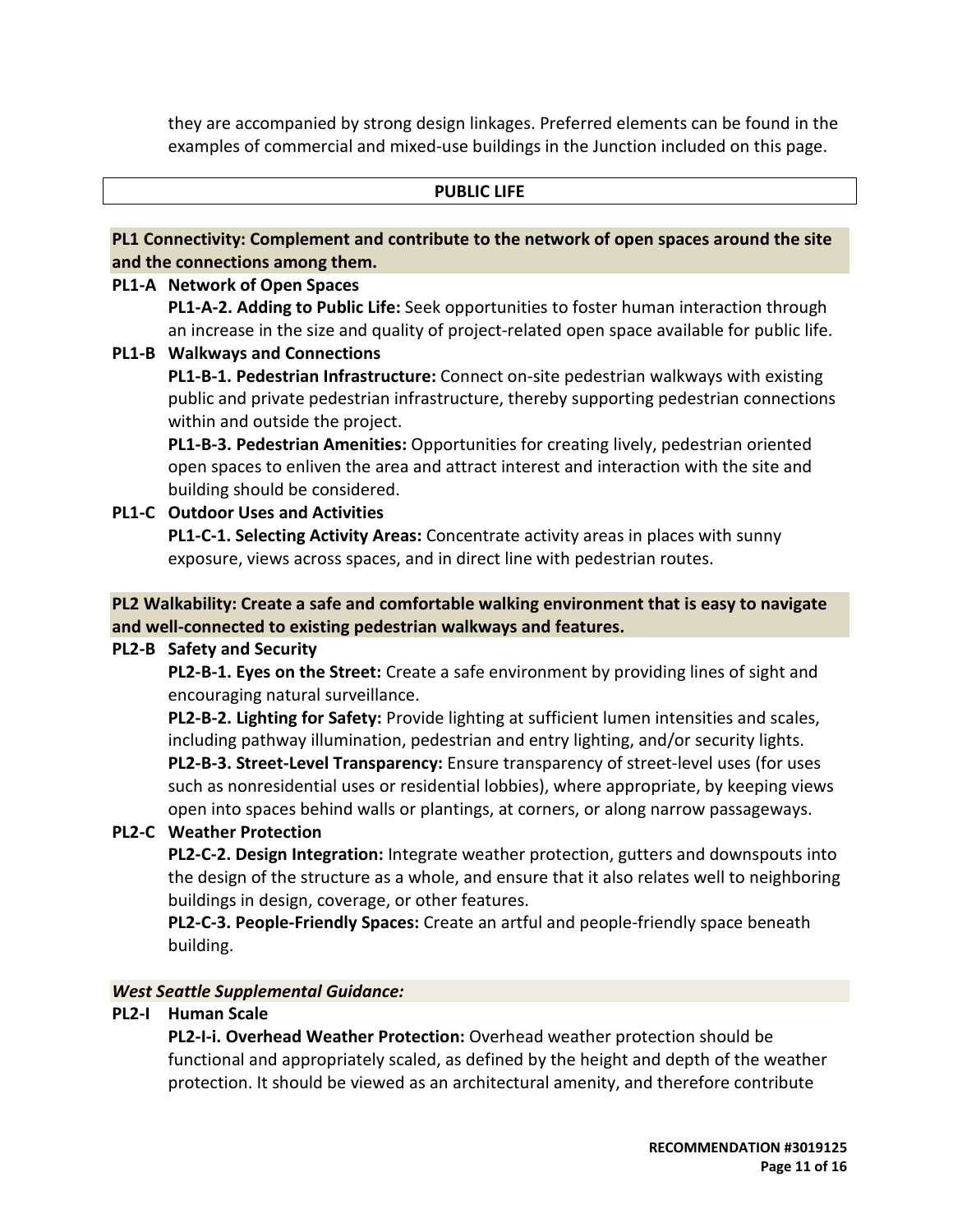positively to the design of the building with appropriate proportions and character. Overhead weather protection should be designed with consideration given to:

a. Continuity with weather protection on nearby buildings.

b. When opaque material is used, the underside should be illuminated.

c. The height and depth of the weather protection should provide a comfortable scale for pedestrians.

## **PL3 Street-Level Interaction: Encourage human interaction and activity at the street-level with clear connections to building entries and edges.**

## **PL3-A Entries**

**PL3-A-1. Design Objectives:** Design primary entries to be obvious, identifiable, and distinctive with clear lines of sight and lobbies visually connected to the street.

**PL3-A-2. Common Entries:** Multi-story residential buildings need to provide privacy and security for residents but also be welcoming and identifiable to visitors.

**PL3-A-4. Ensemble of Elements:** Design the entry as a collection of coordinated elements including the door(s), overhead features, ground surface, landscaping, lighting, and other features.

## **PL3-B Residential Edges**

**PL3-B-1. Security and Privacy:** Provide security and privacy for residential buildings through the use of a buffer or semi-private space between the development and the street or neighboring buildings.

**PL3-B-4. Interaction:** Provide opportunities for interaction among residents and neighbors.

## **PL4 Active Transportation: Incorporate design features that facilitate active forms of transportation such as walking, bicycling, and use of transit.**

## **PL4-A Entry Locations and Relationships**

**PL4-A-1. Serving all Modes of Travel:** Provide safe and convenient access points for all modes of travel.

**PL4-A-2. Connections to All Modes:** Site the primary entry in a location that logically relates to building uses and clearly connects all major points of access.

## **PL4-B Planning Ahead for Bicyclists**

**PL4-B-1. Early Planning:** Consider existing and future bicycle traffic to and through the site early in the process so that access and connections are integrated into the project along with other modes of travel.

**PL4-B-2. Bike Facilities:** Facilities such as bike racks and storage, bike share stations, shower facilities and lockers for bicyclists should be located to maximize convenience, security, and safety.

## **DESIGN CONCEPT**

# **DC1 Project Uses and Activities: Optimize the arrangement of uses and activities on site.**

## **DC1-A Arrangement of Interior Uses**

**DC1-A-2. Gathering Places:** Maximize the use of any interior or exterior gathering spaces.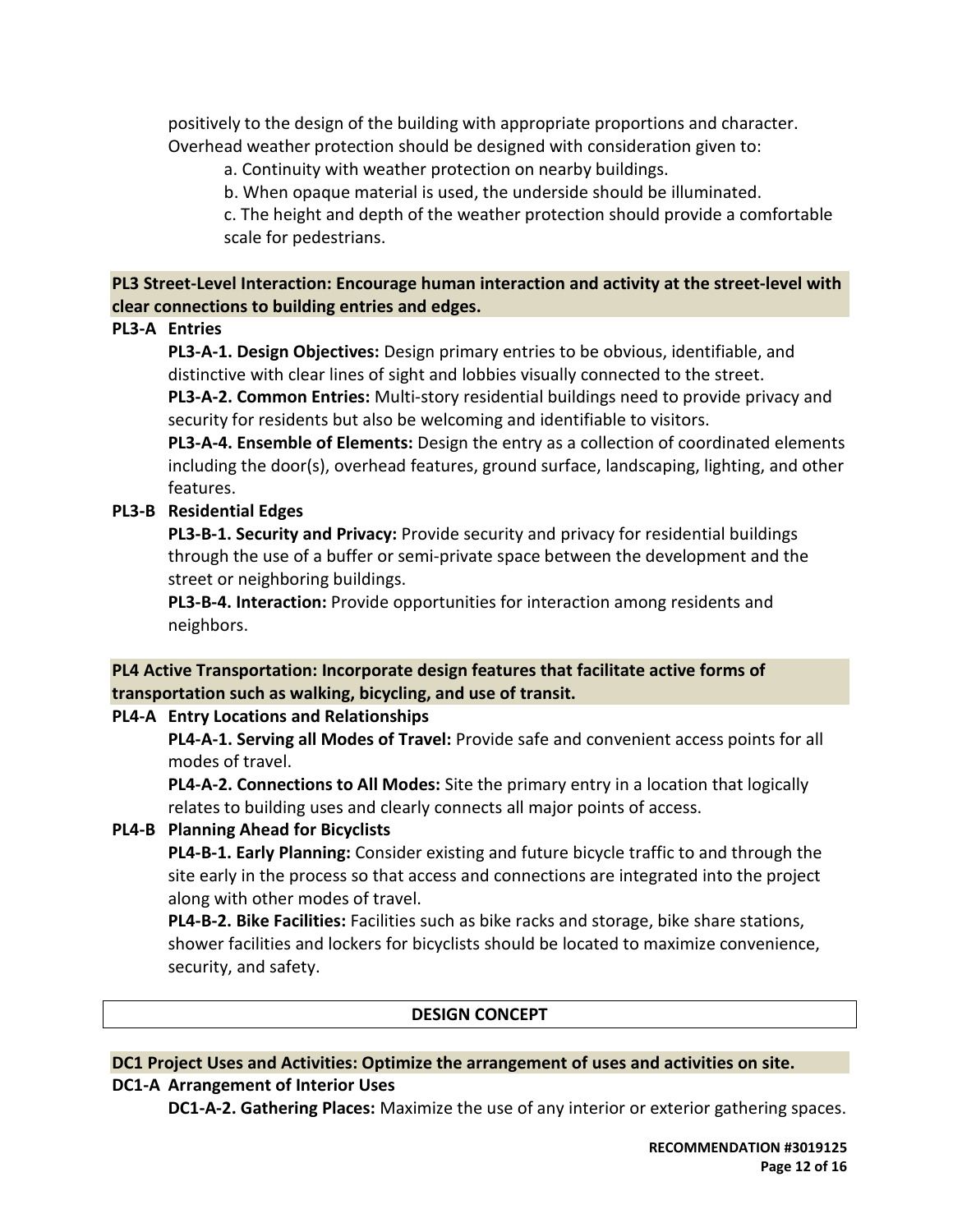**DC1-A-4. Views and Connections:** Locate interior uses and activities to take advantage of views and physical connections to exterior spaces and uses.

## **DC1-C Parking and Service Uses**

**DC1-C-4. Service Uses:** Locate and design service entries, loading docks, and trash receptacles away from pedestrian areas or to a less visible portion of the site to reduce possible impacts of these facilities on building aesthetics and pedestrian circulation.

**DC2 Architectural Concept: Develop an architectural concept that will result in a unified and functional design that fits well on the site and within its surroundings.**

## **DC2-A Massing**

**DC2-A-1. Site Characteristics and Uses:** Arrange the mass of the building taking into consideration the characteristics of the site and the proposed uses of the building and its open space.

**DC2-A-2. Reducing Perceived Mass:** Use secondary architectural elements to reduce the perceived mass of larger projects.

## **DC2-B Architectural and Facade Composition**

**DC2-B-1. Façade Composition:** Design all building facades—including alleys and visible roofs— considering the composition and architectural expression of the building as a whole. Ensure that all facades are attractive and well-proportioned.

**DC2-B-2. Blank Walls:** Avoid large blank walls along visible façades wherever possible. Where expanses of blank walls, retaining walls, or garage facades are unavoidable, include uses or design treatments at the street level that have human scale and are designed for pedestrians.

## **DC2-C Secondary Architectural Features**

**DC2-C-1. Visual Depth and Interest:** Add depth to facades where appropriate by incorporating balconies, canopies, awnings, decks, or other secondary elements into the façade design. Add detailing at the street level in order to create interest for the pedestrian and encourage active street life and window shopping (in retail areas). **DC2-C-2. Dual Purpose Elements:** Consider architectural features that can be dual purpose— adding depth, texture, and scale as well as serving other project functions. **DC2-C-3. Fit With Neighboring Buildings:** Use design elements to achieve a successful fit between a building and its neighbors.

## **DC2-D Scale and Texture**

**DC2-D-1. Human Scale:** Incorporate architectural features, elements, and details that are of human scale into the building facades, entries, retaining walls, courtyards, and exterior spaces in a manner that is consistent with the overall architectural concept

**DC2-D-2. Texture:** Design the character of the building, as expressed in the form, scale, and materials, to strive for a fine-grained scale, or "texture," particularly at the street level and other areas where pedestrians predominate.

## **DC2-E Form and Function**

**DC2-E-1. Legibility and Flexibility:** Strive for a balance between building use legibility and flexibility. Design buildings such that their primary functions and uses can be readily determined from the exterior, making the building easy to access and understand. At the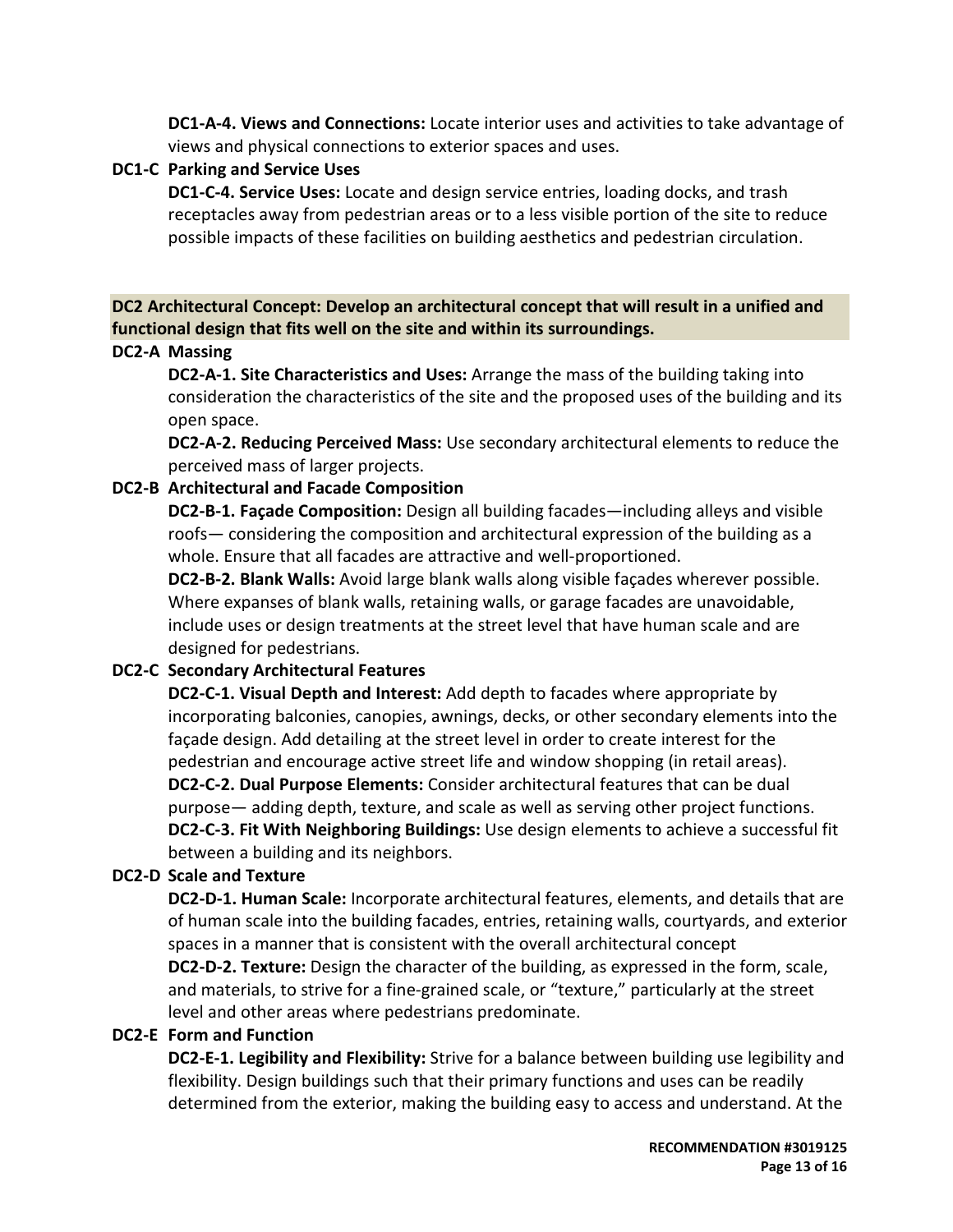same time, design flexibility into the building so that it may remain useful over time even as specific programmatic needs evolve.

#### *West Seattle Supplemental Guidance:*

#### **DC2-I Architectural Concept and Consistency**

**DC2-I-i. Integrate Upper-Levels:** New multi-story developments are encouraged to consider methods to integrate a building's upper and lower levels. This is especially critical in areas zoned NC-65' and greater, where more recent buildings in the Junction lack coherency and exhibit a disconnect between the commercial base and upper residential levels as a result of disparate proportions, features and materials. The base of new mixed-use buildings – especially those zoned 65 ft. in height and higher – should reflect the scale of the overall building. New mixed-use buildings are encouraged to build the commercial level, as well as one to two levels above, out to the front and side property lines to create a more substantial base.

**DC2-I-ii. Cohesive Architectural Concept:** The use and repetition of architectural features and building materials, textures and colors can help create unity in a structure. Consider how the following can contribute to a building that exhibits a cohesive architectural concept:

a. facade modulation and articulation;

- b. windows and fenestration patterns;
- c. trim and moldings;
- d. grilles and railings;
- e. lighting and signage.

#### **DC2-II Human Scale**

**DC2-II-i. Pedestrian-Oriented Facades:** Facades should contain elements that enhance pedestrian comfort and orientation while presenting features with visual interest that invite activity.

**DC3 Open Space Concept: Integrate open space design with the building design so that they complement each other.**

## **DC3-A Building-Open Space Relationship**

**DC3-A-1. Interior/Exterior Fit:** Develop an open space concept in conjunction with the architectural concept to ensure that interior and exterior spaces relate well to each other and support the functions of the development.

#### **DC3-B Open Space Uses and Activities**

**DC3-B-1. Meeting User Needs:** Plan the size, uses, activities, and features of each open space to meet the needs of expected users, ensuring each space has a purpose and function.

**DC3-B-2. Matching Uses to Conditions:** Respond to changing environmental conditions such as seasonal and daily light and weather shifts through open space design and/or programming of open space activities.

**DC3-B-3. Connections to Other Open Space:** Site and design project-related open spaces to connect with, or enhance, the uses and activities of other nearby public open space where appropriate.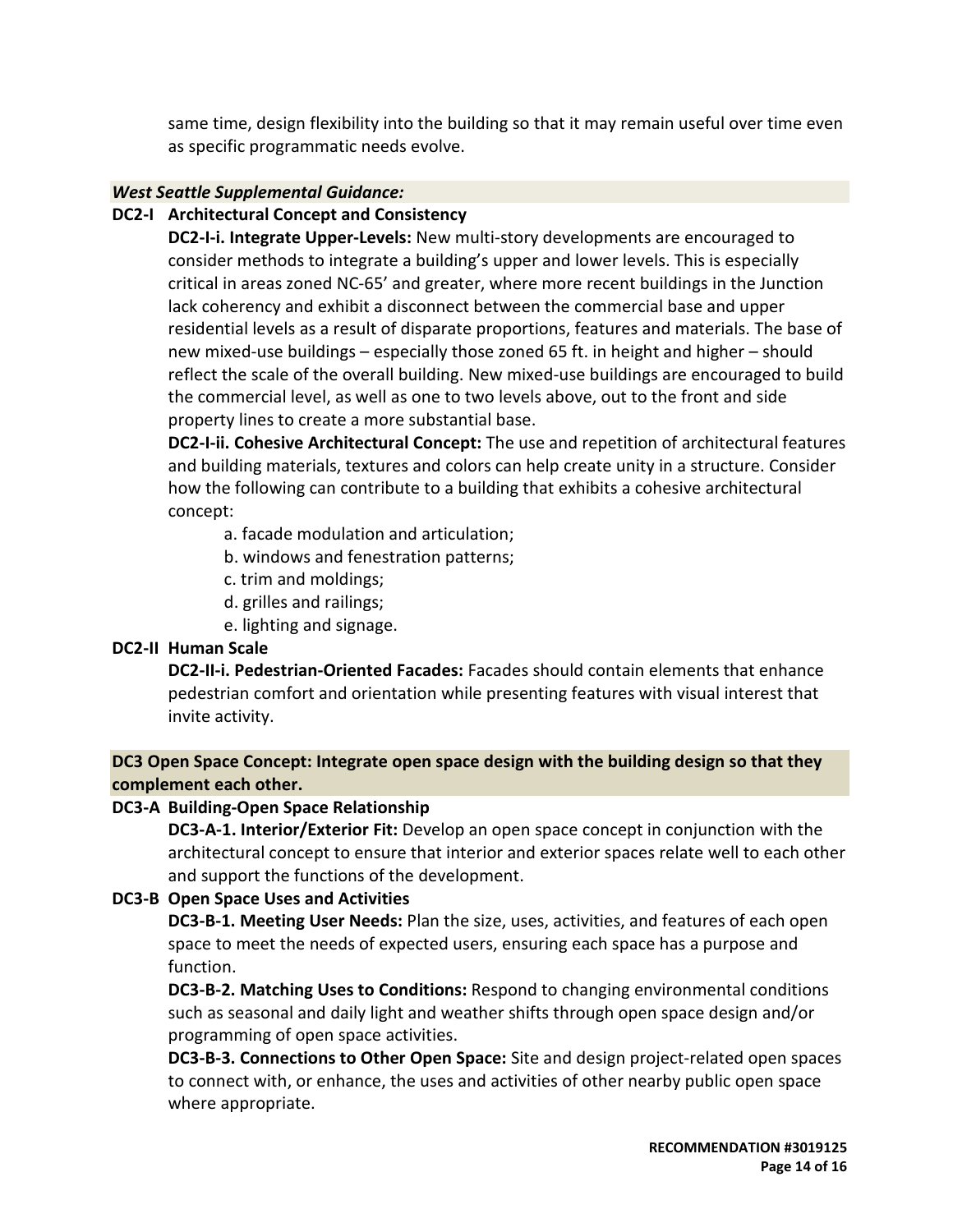**DC3-B-4. Multifamily Open Space:** Design common and private open spaces in multifamily projects for use by all residents to encourage physical activity and social interaction.

#### **DC3-C Design**

**DC3-C-1. Reinforce Existing Open Space:** Where a strong open space concept exists in the neighborhood, reinforce existing character and patterns of street tree planting, buffers or treatment of topographic changes. Where no strong patterns exist, initiate a strong open space concept that other projects can build upon in the future. **DC3-C-2. Amenities/Features:** Create attractive outdoor spaces suited to the uses envisioned for the project.

#### **DC4 Exterior Elements and Finishes: Use appropriate and high quality elements and finishes for the building and its open spaces.**

## **DC4-A Exterior Elements and Finishes**

**DC4-A-1. Exterior Finish Materials:** Building exteriors should be constructed of durable and maintainable materials that are attractive even when viewed up close. Materials that have texture, pattern, or lend themselves to a high quality of detailing are encouraged. **DC4-A-2. Climate Appropriateness:** Select durable and attractive materials that will age well in Seattle's climate, taking special care to detail corners, edges, and transitions.

## **DC4-C Lighting**

**DC4-C-1. Functions:** Use lighting both to increase site safety in all locations used by pedestrians and to highlight architectural or landscape details and features such as entries, signs, canopies, plantings, and art.

## **DC4-D Trees, Landscape, and Hardscape Materials**

**DC4-D-1. Choice of Plant Materials:** Reinforce the overall architectural and open space design concepts through the selection of landscape materials.

**DC4-D-2. Hardscape Materials:** Use exterior courtyards, plazas, and other hard surfaced areas as an opportunity to add color, texture, and/or pattern and enliven public areas through the use of distinctive and durable paving materials. Use permeable materials wherever possible.

**DC4-D-3. Long Range Planning:** Select plants that upon maturity will be of appropriate size, scale, and shape to contribute to the site as intended.

**DC4-D-4. Place Making:** Create a landscape design that helps define spaces with significant elements such as trees.

## *West Seattle Supplemental Guidance:*

## **DC4-I Human Scale**

**DC4-I-i. Signage:** Signs should add interest to the street level environment. They can unify the overall architectural concept of the building, or provide unique identity for a commercial space within a larger mixed-use structure. Design signage that is appropriate for the scale, character and use of the project and surrounding area. Signs should be oriented and scaled for both pedestrians on sidewalks and vehicles on streets. The following sign types are encouraged:

a. pedestrian-oriented blade and window signs;